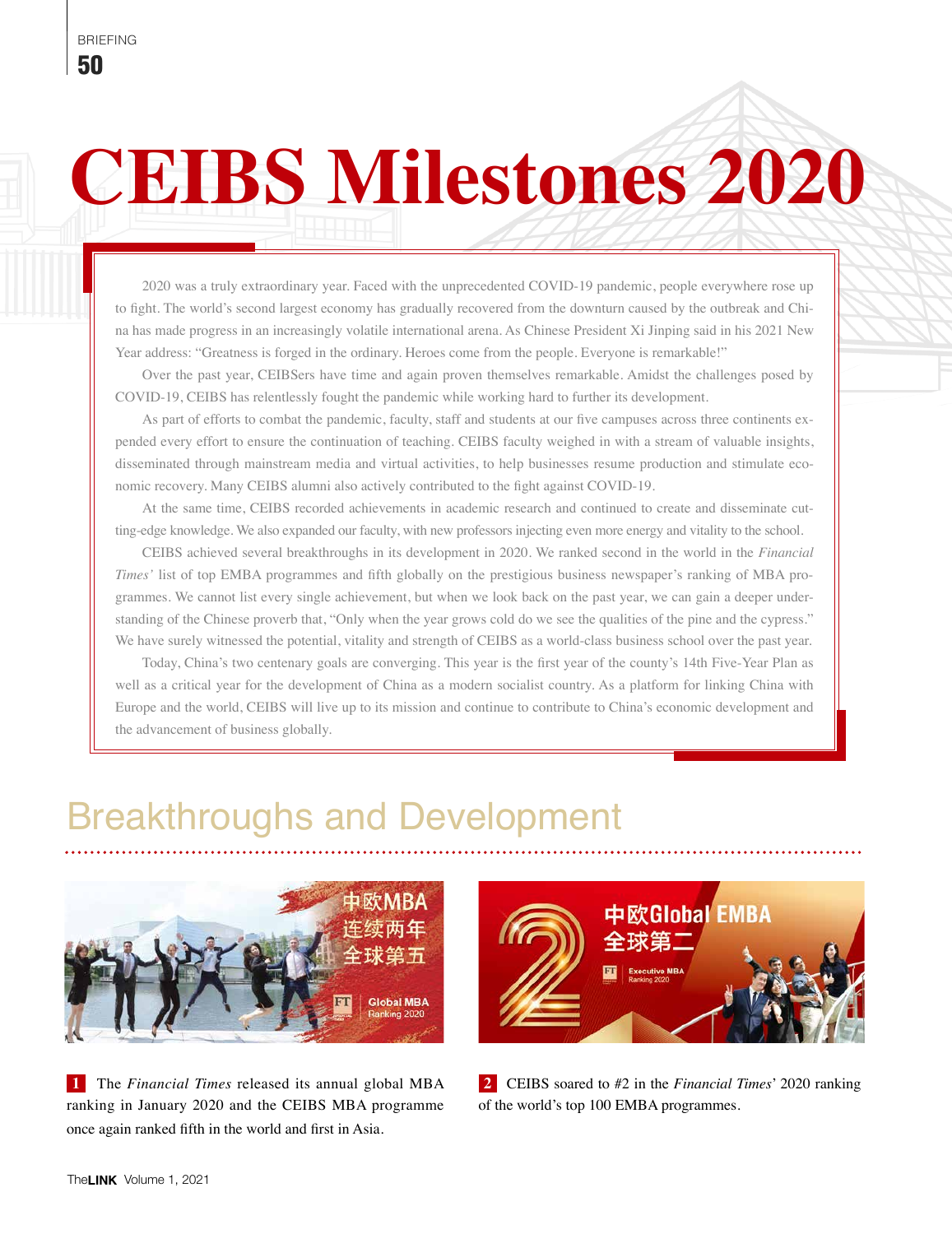**3** Professor Wang Hong was officially appointed as the new CEIBS President during a special ceremony at CEIBS Shanghai campus.



**4** In the fight against COVID-19, CEIBS faculty, staff and students not only made donations, but were also active on the frontlines. CEIBS alumni also donated more than 1.7 billion RMB to the effort. For its heroic efforts, the CEIBS Alumni Association received the Xiang Guang Organising Committee Award at the 2020 China Social Enterprise and Impact Investing Forum.

**5** After many rounds of thorough deliberations, CEIBS formulated a new strategic five-year development plan which was then approved by the board of directors. During the implementation of the plan, CEIBS will take every opportunity to effectively operate and advance the school, further consolidating its position as a world-class provider of management education.

At the same time, the school will proactively serve China's national strategy and regional development by supporting the integrated development of the Yangtze River Delta region, the Beijing-Tianjin-Hebei region and the Guangdong-Hong Kong-Macao Greater Bay Area. CEIBS will further harness its resources to strengthen itself as a platform for economic and cultural exchange between China and Europe and it will integrate corporate social responsibility (CSR) and sustainability concepts into its teaching, research, case development efforts and operations to grow as the world's most respected business school.

## Innovation and Research

**1** Five new professors joined CEIBS in 2020: Professor of Accounting David Hendrik Erkens, Professor of Economics Zhang Shuang, Professor of Strategy He Jinyu, Assistant Professor of Strategy Vivian Guo and Lecturer of Strategy Sae Young Lee.

**2** CEIBS Honorary Professor Jiing-Lih Larry Farh again made Clarivate Analytics' list of Highly Cited Researchers (Economics and Business) with citations of his academic results amongst the top 1% in the world. Meanwhile, Professor of Operations and Supply Chain Man-



agement Zhao Xiande was awarded the designation of Fellow by the Decision Sciences Institute (DSI), and was named one of the most influential scholars in the field of supply chain management in Asia.

**3** Professor of Accounting Hwang Yuh-chang was awarded the 2020 CEIBS Medal for Teaching Excellence and became the fourth Professor Emeritus at CEIBS. Associate Professor of Strategy Zhang Yu and Professor of Management Katherine Xin received the 2020 CEIBS Research Excellence Award. Professor of Finance and Accounting Zhao Xinge, Professor of Economics

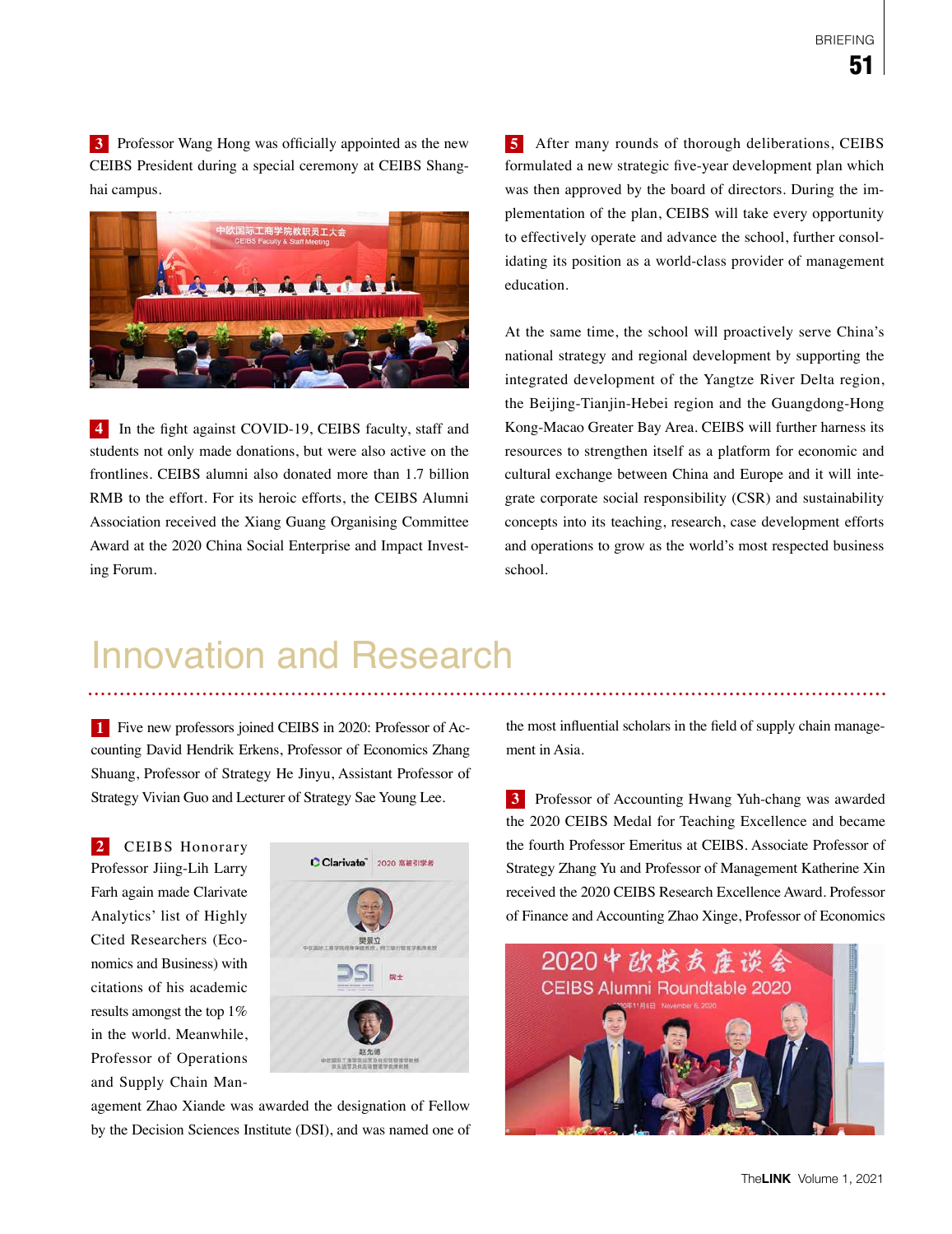Zhu Tian and Prof. Katherine Xin were also granted the CEIBS 15th Anniversary Service Award.

**4** A paper by Professor of Entrepreneurship Rama Velamuri was ranked among the top 10 in terms of downloads in the Social Science Research Network's Corporate Social Responsibility category. On June 3, 2020, a case developed by Associate Professor of Management Daniel Han Ming Chng, Dr. Pi Xin and Dr. Zhao Liman won the top prize in the category of Responsible Business in the 2019 EFMD Case Writing Competition.

**5** CEIBS established the Think Tank Research Fund, the Service Excellence and Leadership Learning Lab and four new interdisciplinary research centres covering China and the World, CSR/ Sustainability, Digital Age Management and Service Excellence.

**China and the World:** This research area is an inclusive and open platform for CEIBS faculty members, as well as scholars and practitioners outside CEIBS, to leverage CEIBS' alumni network to collaborate and synthesise their insights on China's business, economic and institutional development from a global and comparative perspective, so as to create new knowledge and promote a better understanding of China and global issues.

**CSR/Sustainability:** This research area investigates the essential question of how businesses respond to increased expectations placed on them to reduce their adverse impacts on society and the natural environment and to become pioneering forces for sustainable development. We aim to become the go-to place in China and Asia for the generation and dissemination of cutting-edge knowledge related to sustainability and corporate social responsibility.

**Digital Age Management:** This research area aims to explore questions about the positive and negative impacts of technology on business and society. We are particularly interested in understanding the frameworks and institutions that firms and governments can create to harness the positive aspects of technology while minimising its negative impact. While our main focus is on modern technologies such as big data and artificial intelligence, we also encourage explorations into the causes and consequences of prior technological transitions (e.g. the Industrial Revolution) to the extent that they can help us understand emerging business practices and social transformation.

**Service Excellence:** The mission of this research area is to create and disseminate knowledge about best practices in the management and marketing of services, to improve service delivery quality, foster service innovation and enhance service productivity. We define service broadly to include service companies, service as products and the 'servitization' of manufacturing. We envision this research area platform to be an inclusive one and invite faculty members from CEIBS as well as the CEIBS alumni community, scholars and practitioners outside of CEIBS to join our efforts.

**6** CEIBS and Ivey Business School signed a Memorandum of Understanding to include Ivey Publishing's China-relevant cases in Chinese in the Global Platform of China Cases (ChinaCases.Org), a case library initiated and operated by CEIBS and financially supported by the Shanghai government. This collaboration aims to promote and support case-method teaching in schools and institutions in Greater China. The inclusion of Ivey's Chinese cases will deliver a strong boost to ChinaCases. org in terms of quantity and quality. As the most influential China case library globally, the combined collection will soon reach more than 2,500 high-quality cases in total.



**7** The first 40 China-focused cases developed and selected by CEIBS officially went live on Harvard Business Publishing – Education's platform. The first batch represents the latest step in the long-term co-operative partnership between CEIBS and Harvard Business Publishing – Education agreed upon in November 2019. In the future, more China-focused cases will enter Harvard Business Publishing – Education and make their way into the classrooms of international business schools.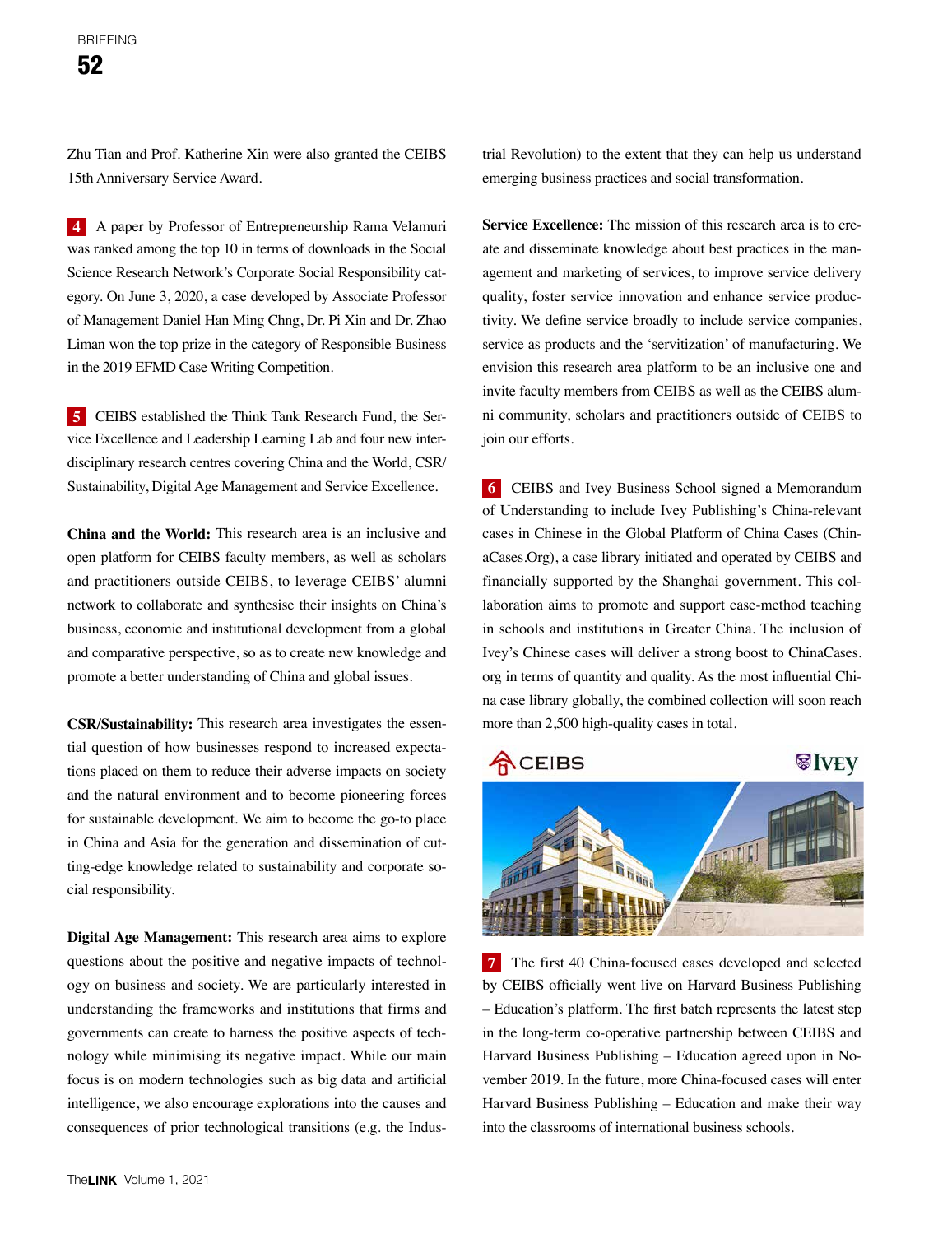## Programmes and Events

**1** The CEIBS Insights 2020 Europe Forum series wrapped up on December 4, with more than 3,000 participants streaming



the events online. The forums explored opportunities for Sino-European co-operation in areas such as innovation, mobility, finance and investment, as well as ways to accelerate the post-COVID-19 global economic turnaround. For the first time in its history, the 2020 forums were hosted online, with virtual stops in Switzerland, Germany, the UK and France.

**2** CEIBS launched numerous online events during the COVID-19 pandemic, including Cloud Sharings, Chief Cloud

Forums, VC Seminars, FMBA Faculty Talks, *He* Talks and TEDxCEIBS. The school also offered online orientation sessions. Notably, *He* Talks generated millions of views.

**3** CEIBS hosted the MBA 2020 virtual graduation celebration in June. Despite a challenging global job market amidst the COVID-19 pan-



demic, 91.4% of CEIBS MBA 2020 graduates accepted a job offer within three months of graduation. Additionally, 2020 witnessed the start of the MBA2022 programme at CEIBS' Shanghai and Zurich campuses.

## Alumni News and Honours

**1** The CEIBS Alumni Association held the Alumni Representatives Conference and the Fourth Conference of the General Election of the Council. Nearly 200 alumni representatives attended the meeting online and in person.

**2** CEIBS won the 15th Xuanzang Road Business School Gobi Desert Challenge for the first time in eight years, making it the first business school team to have won the challenge five times.



ganised by the CEIBS Alumni Relations Office, was held successfully. Since 2018, the CEIBS Alumni Relations Office has hosted multiple overseas alumni gatherings. Due to the pandemic, the overseas alumni gatherings were moved online

————————————————————<br><sub>第十五届玄奘之路商学院戈壁挑战赛</sub>

**4** Three CEIBS alumni appeared on China's top-40 list of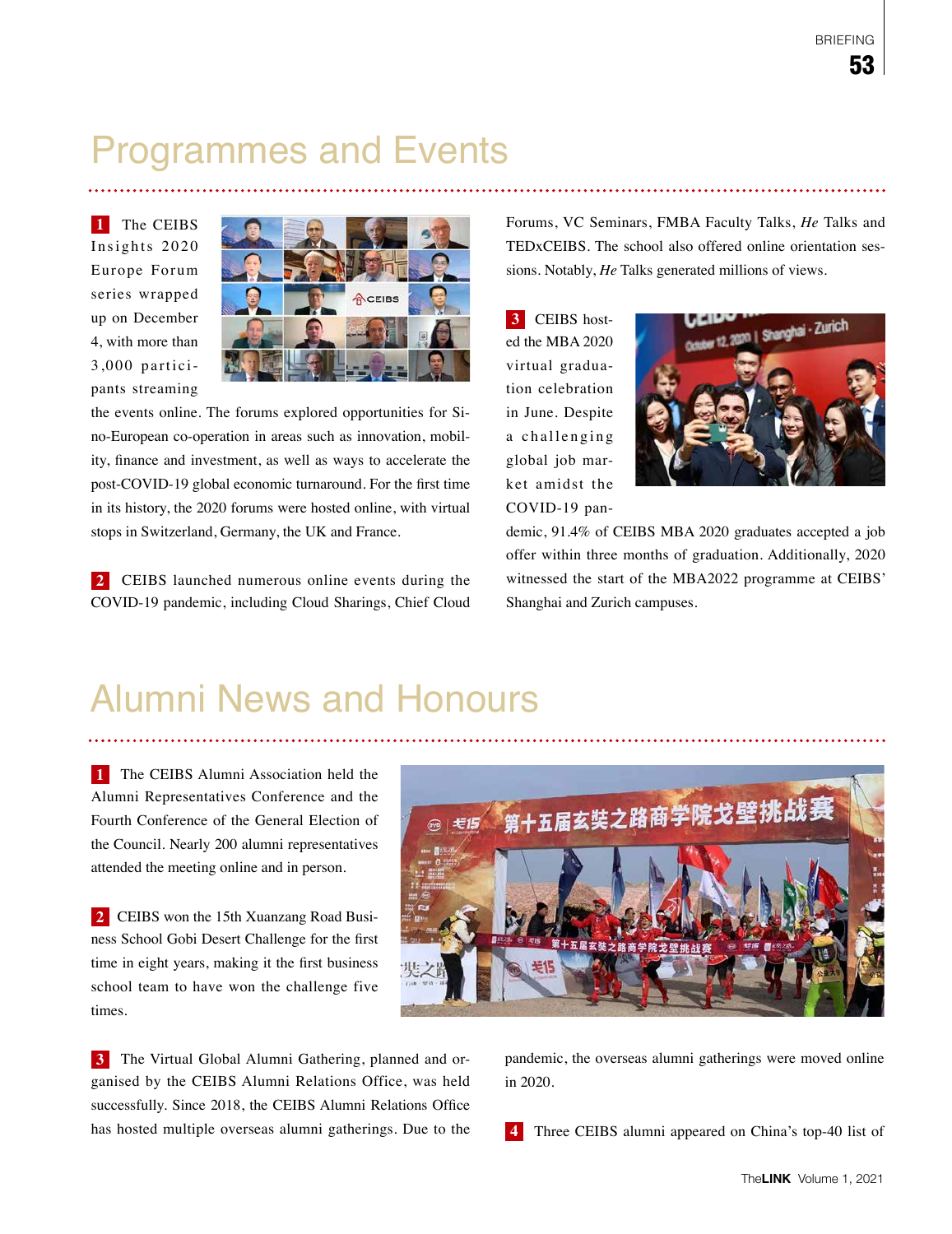innovators, entrepreneurs and role models during the 40th anniversary of the establishment of the Shenzhen Special Economic Zone and two alumni won the 2020 National Award for Poverty Alleviation.

**5** CEIBS President Wang Hong held a meeting with alumni representatives from Shenzhen, Beijing and Nanjing. CEIBS management team also held a symposium for senior alumni.

**6** On behalf of Share Capital, Share Capital Co-founder and

CEIBS alumnus Huang Fanzhi donated 1 million RMB to the CEIBS Education Foundation to support the research and development of the CEIBS Centre for Wealth Management. This was the sixth donation made by Share Capital to the CEIBS Education Foundation since 2011.

**7** Guizhou Baijin Director and General Manager Cai Fangxin (CEIBS 2019 Global CEO Programme) personally donated 2 million RMB to the CEIBS Education Foundation to support teaching, research and events at CEIBS.

## Think Tank Impact

**1** CEIBS President Wang Hong and Professors Zhu Xiaoming, Chen Weiru, Xiang Yi and Bai Guo attended the 2020 Shanghai Management Science Forum to discuss management reform in the digital economy.



**2** CEIBS President Wang Hong expressed her views about talent training in Shanghai in an exclusive interview with Chinese digital newspaper *The Paper* in which she said that colleges and universities should play a significant role in talent cultivation and that Shanghai can be more aggressive in talent training.

**3** Then-CEIBS President Li Mingjun appeared on CCTV to discuss topics including the mission of and opportunities for Chinese management education in the present era and new opportunities for Chinese enterprises in the post-pandemic period.



**4** In October, the *2020 CEIBS Corporate Social Responsibility White Paper* was awarded the Xiang Guang Prize at the China Social Enterprise and Impact Investing Forum and the CEIBS Alumni Association was awarded the Xiang Guang Organising Committee Prize.



**5** CEIBS and the Jinqiao Economic and Technological Development Zone jointly published *Selected Cases of the Development of the Jinqiao Economic Development Zone over the Past 30 Years*, which chronicles the area's development over the past three decades.

**6** CEIBS participated in numerous events, including the opening ceremonies of the Shanghai Fintech Industry Alliance (SFIA), 2020 SOE Seminar, Shanghai Leading Cadres Seminar and the Pudong-CEIBS Senior Seminar for Economic Management Talent.